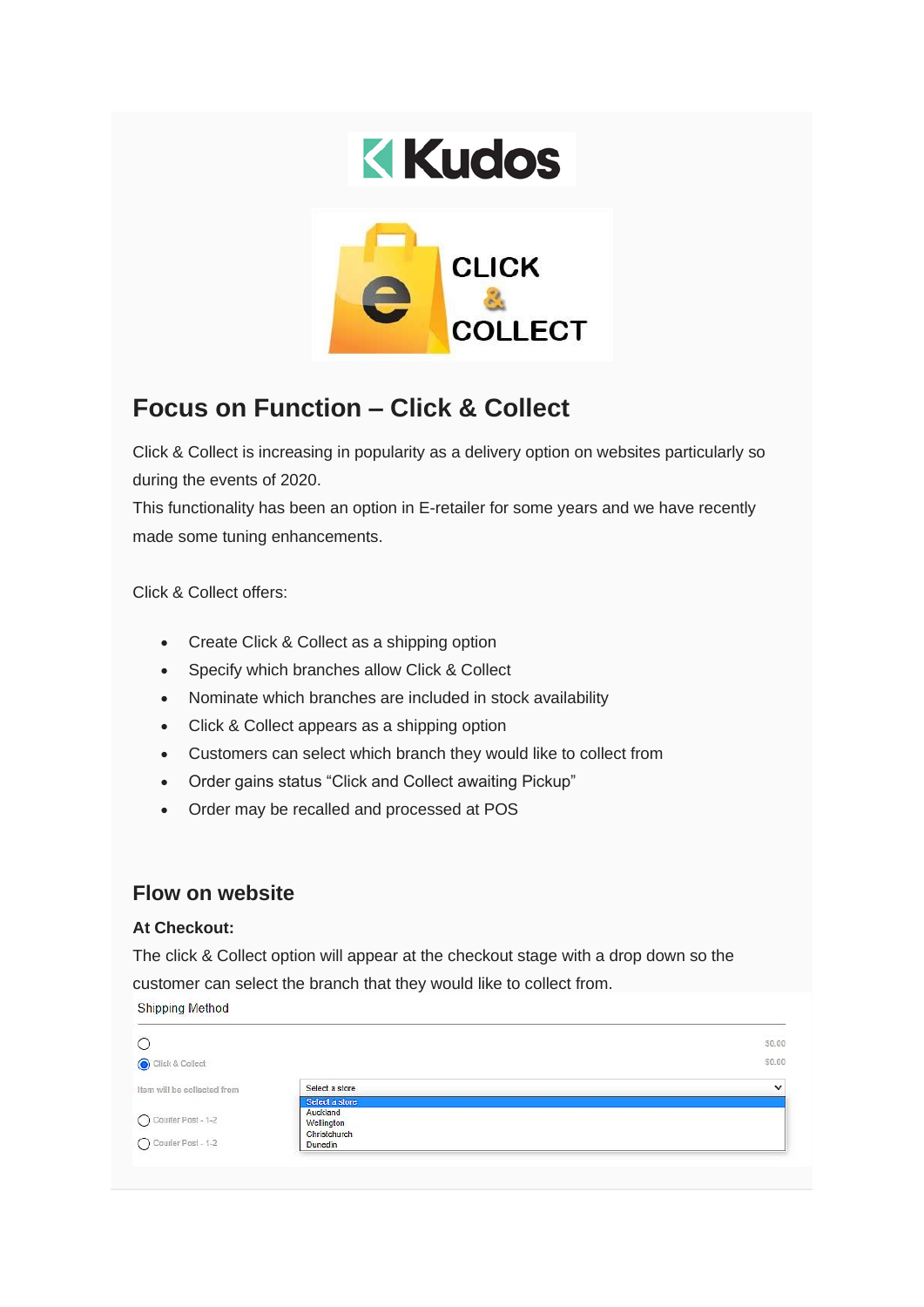#### **Processing the Order:**

The order can be recalled at the POS unit in the branch the order has been placed using the "Orders" button or at any Counter Intelligence Office enabled screen and invoiced.

#### **Advising the Customer their Order is Ready for Pick:**

Once the order has been invoiced you can send the customer an email advising them their order is ready for pickup by pressing the 'Send Click & Collect Pick Up Notification' button on the order in Store Admin.

# **Steps in Enabling Click & Collect**

#### **Branches:**

Specify the branches that are part of the stock calculation and check on Click & Collect. Enter the branch email addresses as these are required for the order to be emailed to the selected Click & Collect branch.

| aranches |
|----------|
|----------|

| <b>Branches</b> | <b>Stock</b><br>calculation | <b>Branch</b><br>list | <b>Click &amp;</b><br>collect |
|-----------------|-----------------------------|-----------------------|-------------------------------|
| Auckland        | v                           | ✓                     |                               |
| Christchurch    | ☑                           | V                     | ✓                             |
| <b>Dunedin</b>  | ⊽                           | ☑                     | ✓                             |
| Wellington      | ∨                           | ☑                     | ◡                             |
| Webstore        |                             | ✓                     |                               |

#### **Shipping:**

| <b>Country Definition</b> |                        | Shipping Option Shipping Method Advanced Shipping Rate |            |                      | Third-Party Logistics               |                                                                      |                                         |                                                  |                                          |     |
|---------------------------|------------------------|--------------------------------------------------------|------------|----------------------|-------------------------------------|----------------------------------------------------------------------|-----------------------------------------|--------------------------------------------------|------------------------------------------|-----|
|                           | <b>Shipping Method</b> | Click &<br><b>Collect</b>                              | <b>Seq</b> | <b>Estimate Davs</b> | <b>Shipping Days</b><br><b>Days</b> | Estimate Estimate Tracking URL ({0}: Tracking No.)<br><b>Arrival</b> | <b>Cart items</b><br>must be<br>present | <b>Send</b><br>confirmation against<br>to branch | <b>Order placed Act</b><br><b>branch</b> |     |
| Edit                      | Click & Collect        |                                                        |            |                      |                                     |                                                                      | Any Branch                              |                                                  |                                          | Yes |

Under Shipping select Shipping Method

Update Click & Collect

Cart Items Must be Present

Select either "Selected Branch" or "Any Branch"

If you select "Selected Branch" only branches will all items being ordered in stock

will be displayed under the Click & Collect branch selection.

Send Confirmation to Branch

Checked on the customer order will be emailed to the branch

Order Placed Against Branch